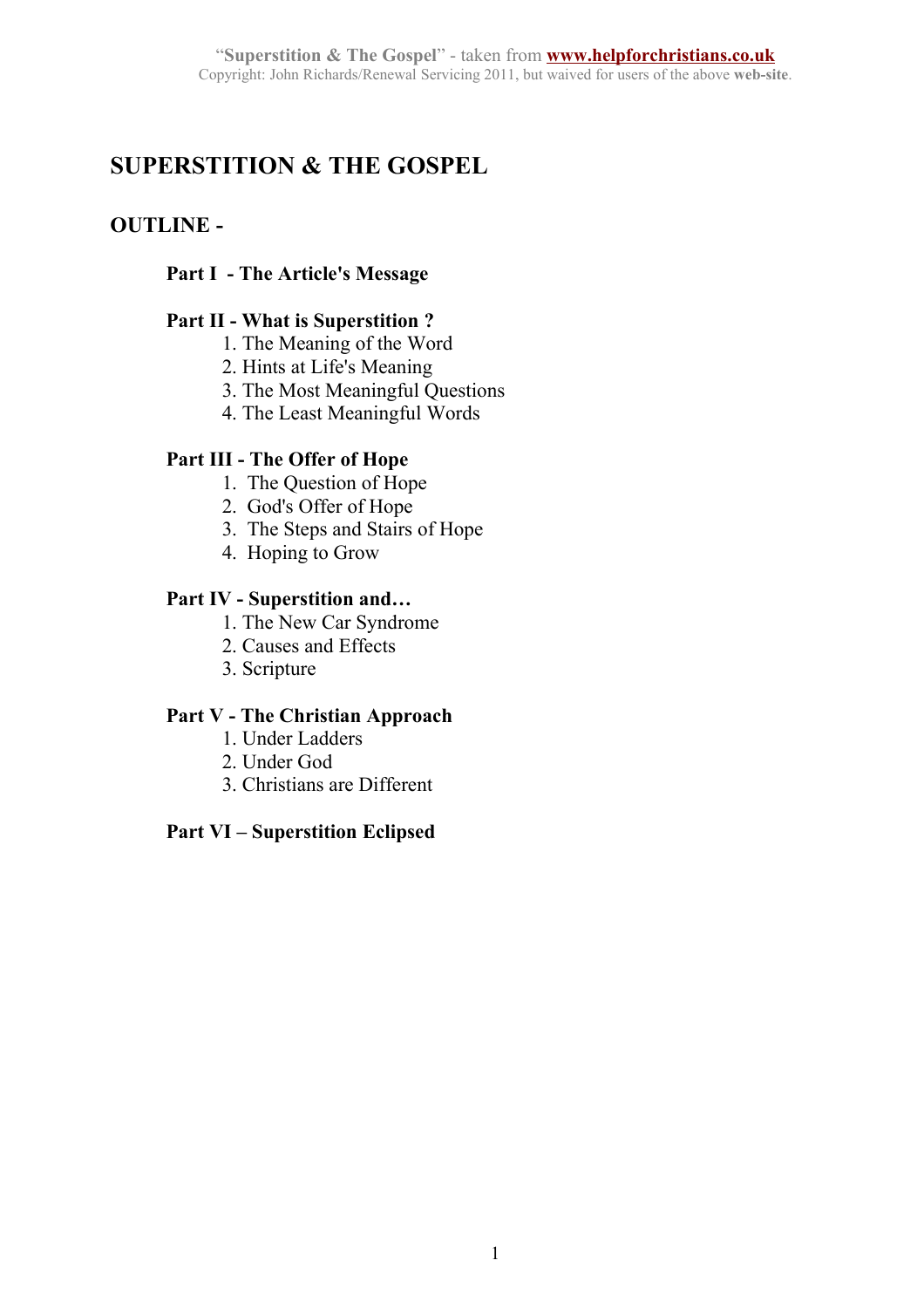# **PART I - THE ARTICLE'S MESSAGE**

1. Can superstition be -

- a stepping stone to Jesus?
- or is it only (as some Christian writings suggest)
- a slippery slope towards the occult?

2. Among nominal Christians and unbelievers superstition may be an attempt to get into focus some vague beliefs.

But among believing Christians, superstition can cloud and undermine their beliefs.

- 3. Committed Christians, therefore, need to be aware that although superstition
	- can be *negative* in the context of Christian belief
	- it may be a *positive* step into religion for an unbeliever.

4. Being able to understand superstition's two opposing roles:

- allows Christians to be freer from it themselves,
- leads them to treat it with care in the life of an unbeliever where it may be a first stepping stone to Jesus.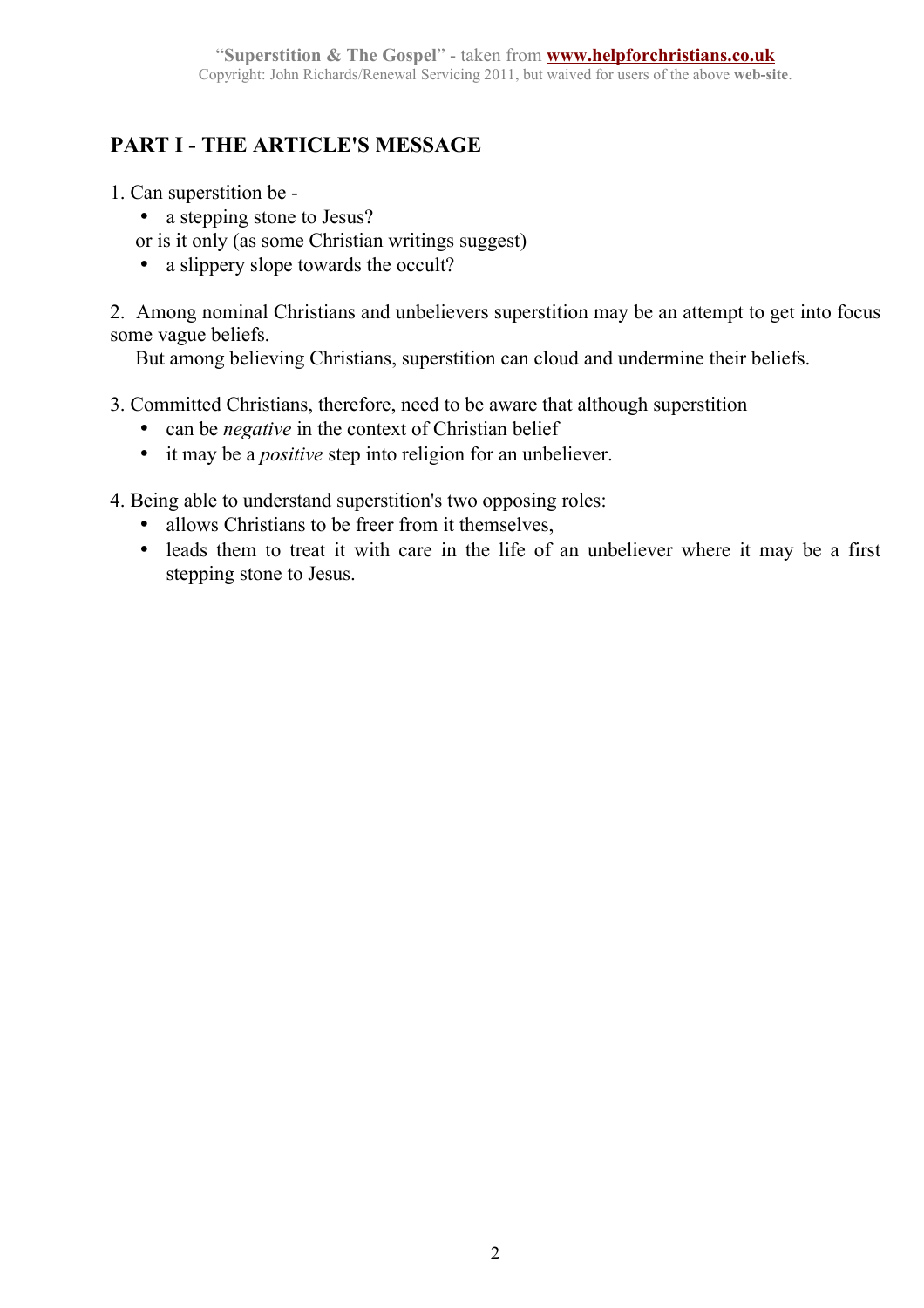# **PART II - WHAT IS SUPERSTITION ?**

### **1. The Meaning of the Word**

The word '*super-stition*' means **to stand-above** something.

The aerial views and map facilities now available on computer are enabling many to 'stand above' areas - even their own homes - and to see and understand them as never before.

Military leaders use hills or aircraft to 'stand *above*' a battle to try and get a clearer view and understanding of what is happening.

To 'stand-above' things may reveal to you their pattern and purpose.

### **2. Hints at Life's Meaning**

Sloppy thinking about superstition can lead people to dismiss all beliefs contrary to their own as 'just superstition' - but this article is more precise! (When atheists actively promote their disbeliefs they tend to denigrate religious believers by calling them 'superstitious'.)

Resorting to superstition is not silly. If you have not discovered life's meaning it makes good sense to try to find it. It is wiser to try and 'stand-above' life in some way in the hope of finding its meaning and purpose than simply to endure its mystery and muddle.

Life is mysterious and complex, and we cannot but be part of it. This means that -

a) our beliefs about life are important because we derive from them our beliefs about *ourselves*.

Also  $-$ 

b) our beliefs about life indicate our *own* worth - or lack of it.

- For some, life has no meaning at all, and they must view their own lives accordingly.
- For others, life is full of design, purpose and meaning, and this cannot but be reflected in their understanding of themselves, their worth, and their goals.

To 'stand-above' life, in an attempt to try and discern what it is about, is a basic human impulse.

### **3. The Most Meaningful Questions**

Life throws up many questions, especially when so many individuals find themselves sandwiched between their guilt about the past and their fears about the future.

Here are some of the questions that religions deal with, and to which folk hope to find answered by taking a superstitious view of life.

- Does my life have any meaning ?
- If I exist for a purpose, whose purpose is it?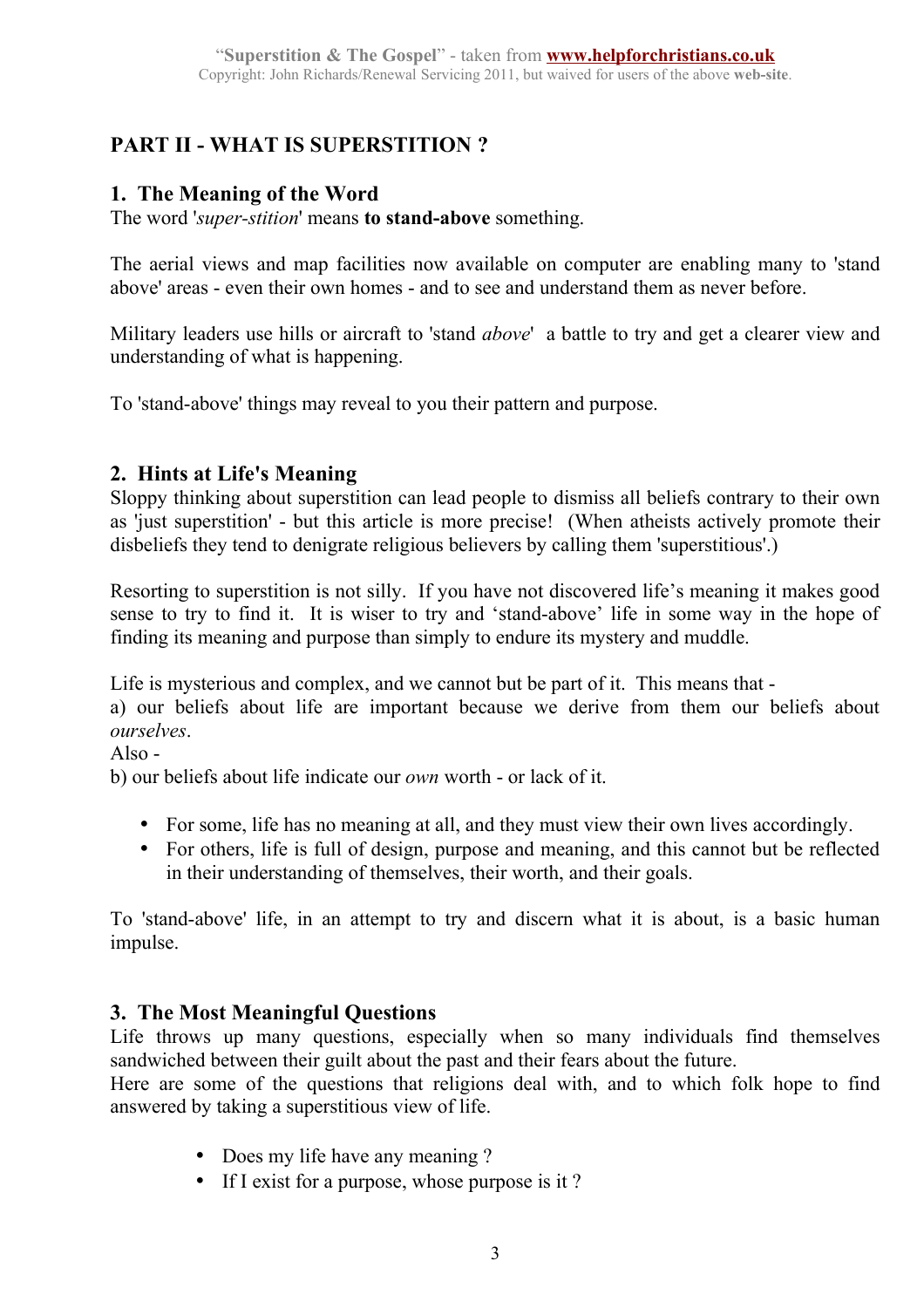- Do I have any real choice in life ?
- Am I just a cog in a machine?
- Is everything inevitable ? Is it true that *'Whatever will be will be…*'
- What makes one person's life unfairly bad and another's unfairly good?
- Is my life at the mercy of impersonal outside forces? Good? Bad? or both ?
- Are there invisible malevolent forces that I need to pacify and if so how?
- If there are evil forces, what can I do to get them 'on my side', rather than against me and my family ?
- What can I do to 'be on the safe side' against life's uncertainties ?
- What can I do about my feelings of past guilt?
- Can I in any way manipulate life to my advantage, or will I be always at its mercy?
- Can I learn what makes life go well, to help my children to be happy ?
- Does my life here relate in any way to what some call 'eternity'?
- What can I do about the fear I have for the future ?
- What will happen to me when I die?

These are *religious* questions - even if the superstitious person denies being 'religious'! (They are certainly not the questions that the sciences are equipped to tackle or to answer. By the way, don't take much heed of the 'answers' given by non-religious people – however famous or clever - to such religious questions as those above. Non-religious people are generally no more qualified to give answers to religious questions than a non-mechanic would be to service your car, or a non-dentist to drill your teeth!)

### **4. The Least Meaningful Words**

When people who are *not* 'religious' ask what are, in fact, religious questions, they tend to avoid words like 'God' and use vague religious fringe-words instead.

These fringe-words and phrases are useful, and have acquired a hazy religious aura around them.

- destiny
- chance
- fate
- good fortune
- luck
- nemesis
- kismet
- ill-luck
- providence

Such words cannot really be defined or pinned-down. That's why they are useful. They exist to be vague and out-of-focus. They are rather like cavity foam-filler - they appear to fill the greatest holes with the minimum of substance!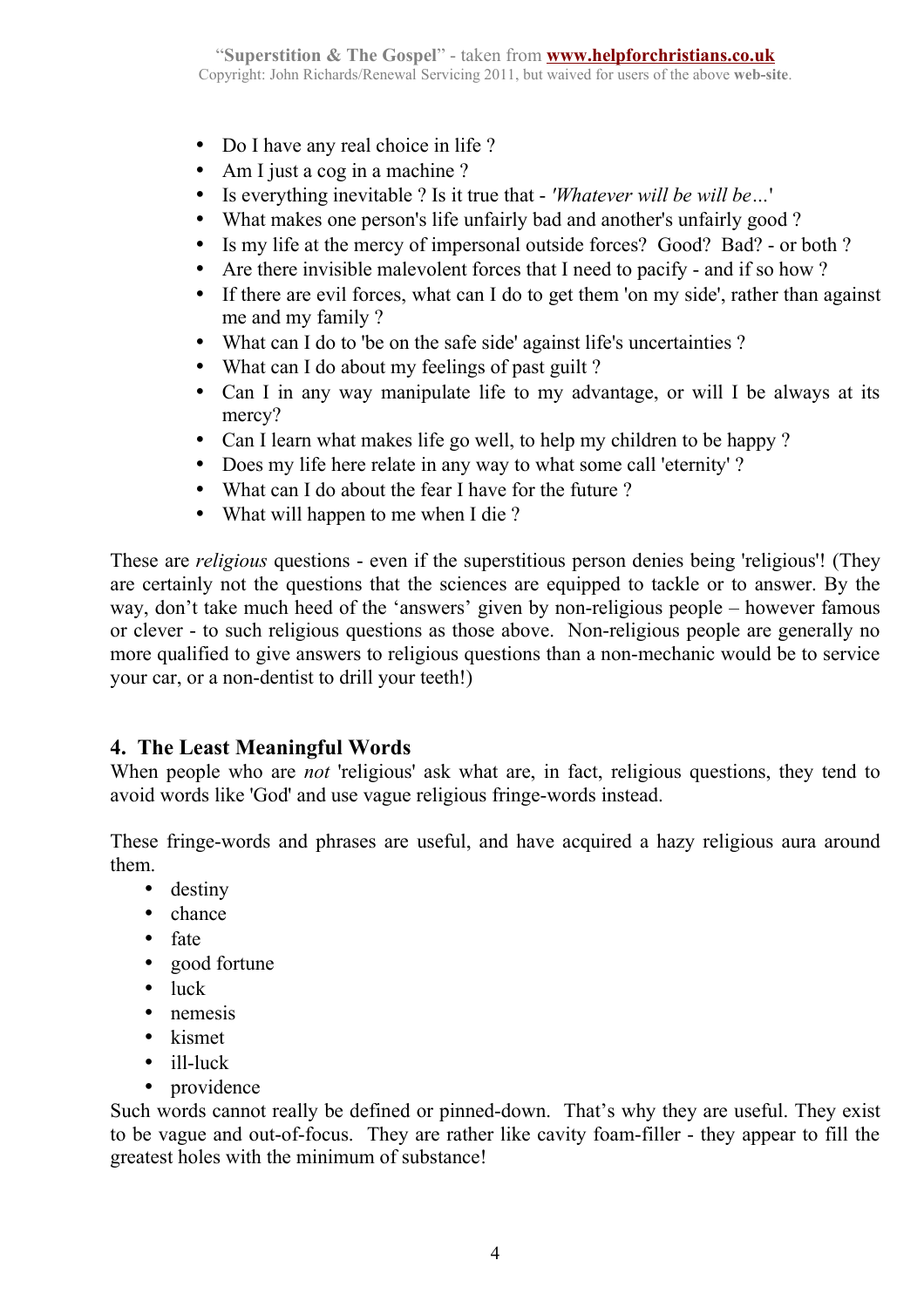(These vague fringe-words are light-years away from the nitty-gritty of the host of great authentic religious words: *adoption, reconciliation, forgiveness, sacrifice, cross, discipleship, service, obedience, calling, liberty, sin, guilt, freedom, fellowship, repentance, communion,* and so on.)

Folk find many uses for fringe-words.

a) Politicians (Churchill was a past example) can imply that **'Providence'** is on their side, without upsetting anyone - religious or otherwise.

b) **'Fate'** can be a useful scapegoat to enable individuals - or nations - to wiggle out of the responsibility for their own mistakes.

c) The pursuit of **'Luck'** fills the coffers of bookmakers, and creates the manufacture of tons of plastic objects, images and charms which claim to have a god-like power for good over our lives.

d) **'Destiny'** is a useful word. Dictators like Hitler use it to justify doing evil, while the naturally lazy person can use it to justify doing nothing!

More positively, words like 'fate', 'destiny', 'fortune' and 'chance' are used when we begin to recognise the reality of important governing forces in our lives that may be beyond our control, but before we have any clear understanding of what they are, or what our attitude should be to them.

#### **'Providential Good Fortune' - Oh dear!**

Let's be clear and let's be fair: leading Christians can misuse such words.

Some years ago I received a most gracious apology from the then-editor of a famous church newspaper. I had complained to him about his use of the God-less phrase *'providential good fortune***'**. It was, I told him, the sort of verbal smoke screen that those who do *not* believe in God need to use to fill their gaps!

He was honest enough to acknowledge how inappropriate such language was in his Christian paper. Prior to my writing, it had never before occurred to him. He promised not to slip into such usage again.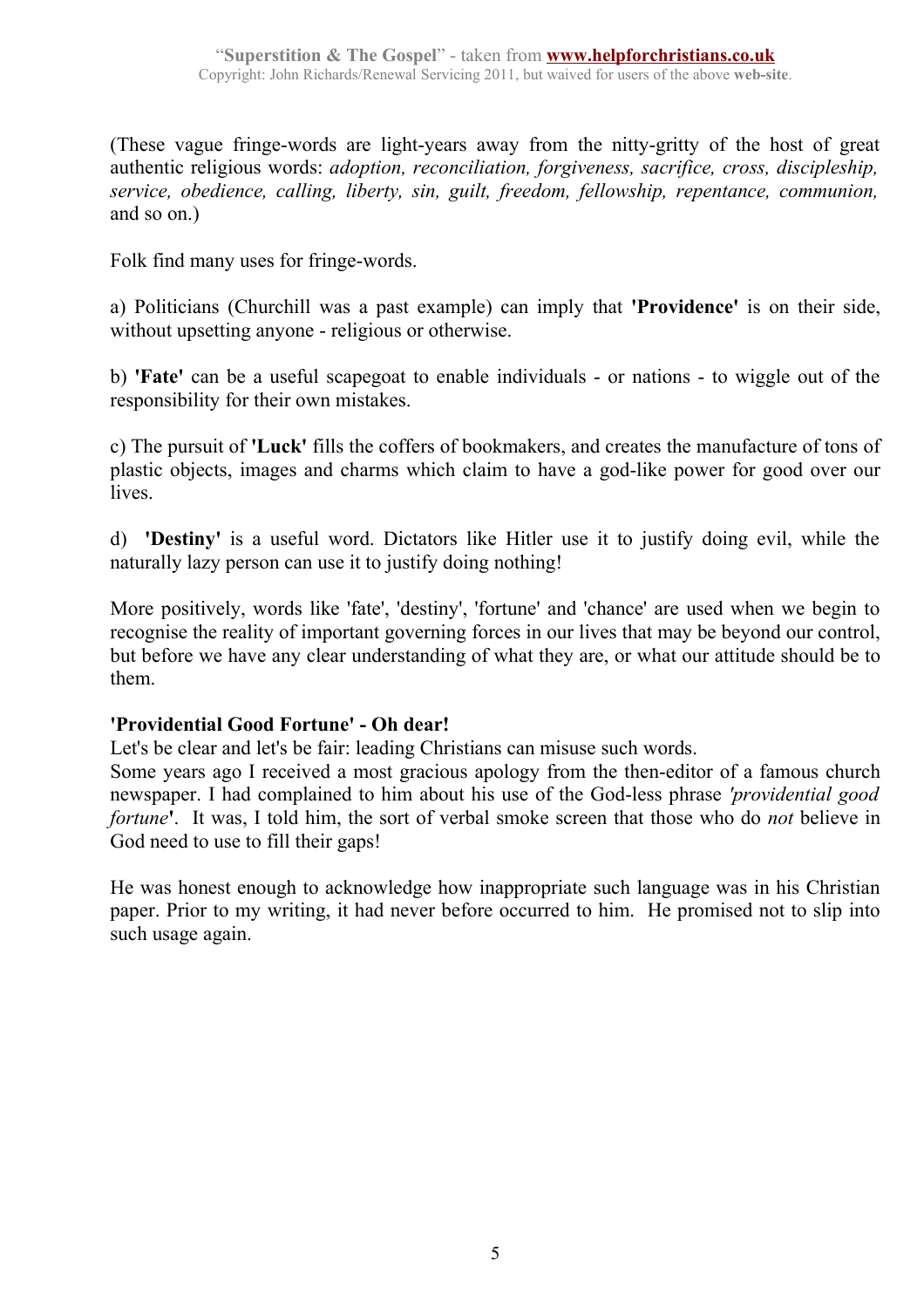# **PART III - THE OFFER OF HOPE**

### **1. The Question of Hope**

Decades ago, a vicar-friend of mine had his London church desecrated by black magicians. Together with some terrible acts of filth, they turned all its Crosses upside-down. I assumed that the perpetrators would be the sort of people to upset my friend most. But it was not so.

He taught me that the people that upset him most were those who were not bothered about anything at all  $-$  in other words, the apathetic.

Of the black magicians he said,

'If the Cross had so much meaning that they would bother to turn it upside-down, there could come the day when they might turn it the right way up again!'

They were not without hope.

Apathy, on the other hand, is hope-*less*.

### **2. God's Offer of Hope**

Since Jesus himself said that he was '*the truth*' [John 14:6], truth matters very greatly to his followers. This can have both good and bad results.

One of the sad results is that Christian leaders and Christian communities can sometimes be less welcoming than Jesus himself to those whose grasp of the Truth is - as yet - only slight. They forget that St. Paul thought it normal that we now only *see through a glass darkly* (or *dimly*, as we translate it nowadays). [1 Corinthians 13:12]

Truth is something into which the Holy Spirit *guides* us [John 16:13]. Folk have to start somewhere **-** and it is usually at the beginning.We must, like Jesus, glory in the hope of successful starting.

#### **Massive Encouragement**

Jesus was not like the typical speaker at a school's Speech Day, who has a few personal things to say just to the selected winners. He seemed less interested in congratulating winners than in encouraging the shaky starters!

Read again Christ's massive encouragement and promises to those who have not yet got anywhere:

*'Ask, and it will be given to you; search, and you will find; knock, and the door will be opened for you. For everyone who asks receives,*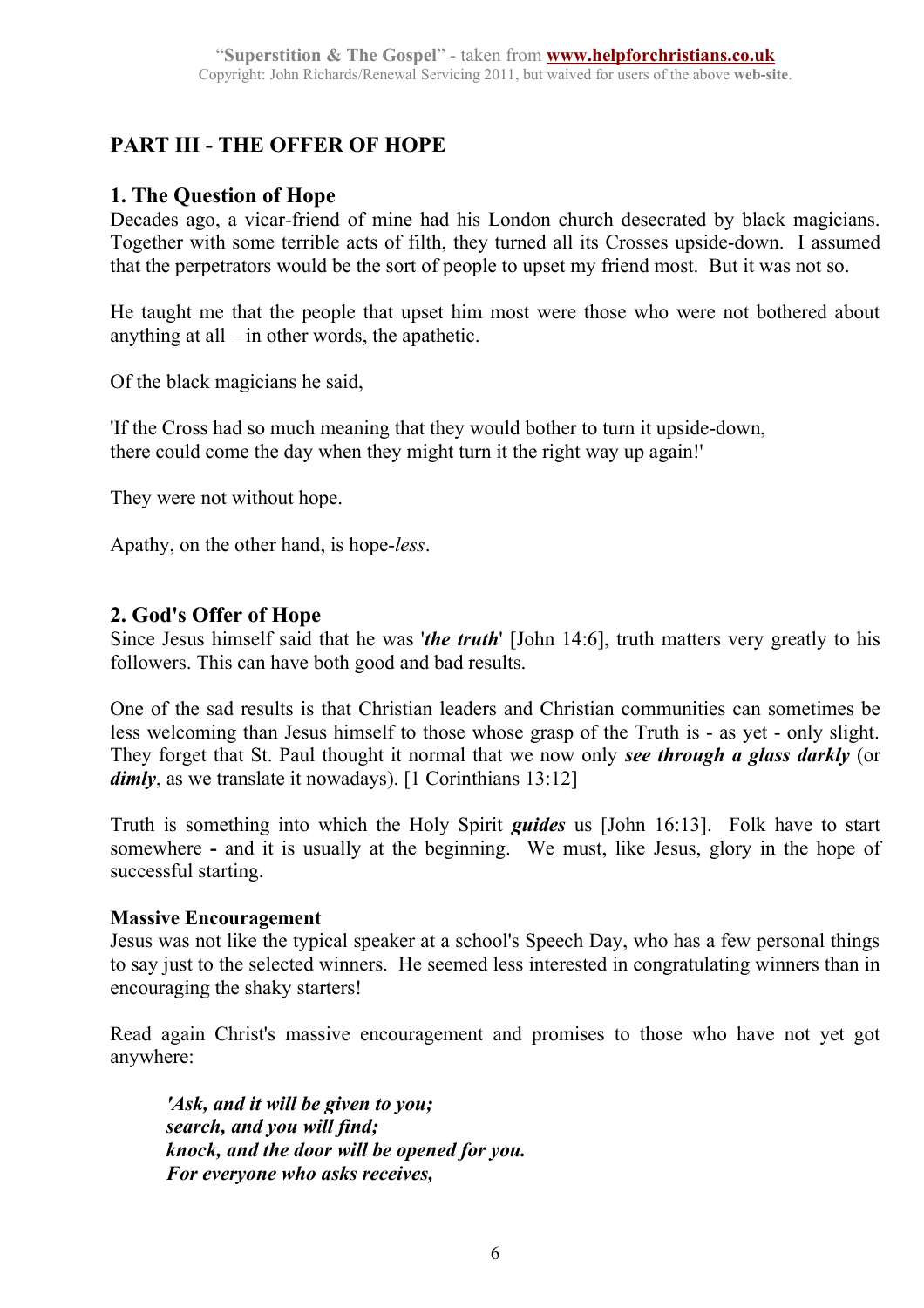### *and everyone who searches finds, and for everyone who knocks, the door will be opened.'* [Matthew 7:7]

Christians need to be sensitive to those, whether outside or within their fellowship, whose lives show such signs, for they can indicate that a person –

- is engaged with life,
- has broken free of apathy,
- is willing to move and grow.

The apathetic, in contrast to the superstitious, do not ask, so they cannot receive; they do not search, so they cannot find;

they knock on no doors, so none gets opened to them -

and by definition they would not bother to enter it if it did!

## **3. The Steps and Stairs of Hope**

### **A Stepping Stone**

A stepping stone exists to be left behind, and that is why I have written that superstition may be a 'Stepping Stone' to Jesus.

Superstition takes many forms. There are pilots of Jumbo Jets who feel it necessary to spit on the wheels before take-off! At a NASA rocket launch it is said that there are 'more crossed fingers and limbs that at a contortionists' convention'!

Such superstition lies at a tangent to the goal of all religious life - which is God himself. The two actions mentioned above are too ludicrous to be taken very seriously, but they are tolerable if seen as the first steps of a spiritual journey. The trouble is that many people travel no further forward.

### **Stairs Up, or Stairs Down?**

It is no flight of fancy to liken superstition to a flight of stairs. Whether the stairs seem to lead downwards or upwards depends, of course, on where you are!

English law courts often have a direct stairway down to the cells.

- If you are free they can lead to prison.
- If you are imprisoned the same stairs can lead to freedom.

Superstition, in a similar way, may begin to lead a person from

• freedom into bondage,

or can be a first step from

• bondage into freedom.

The use of the word 'bondage' above is not an exaggeration. Pastors know folk whose superstitions make them too fearful to go outdoors.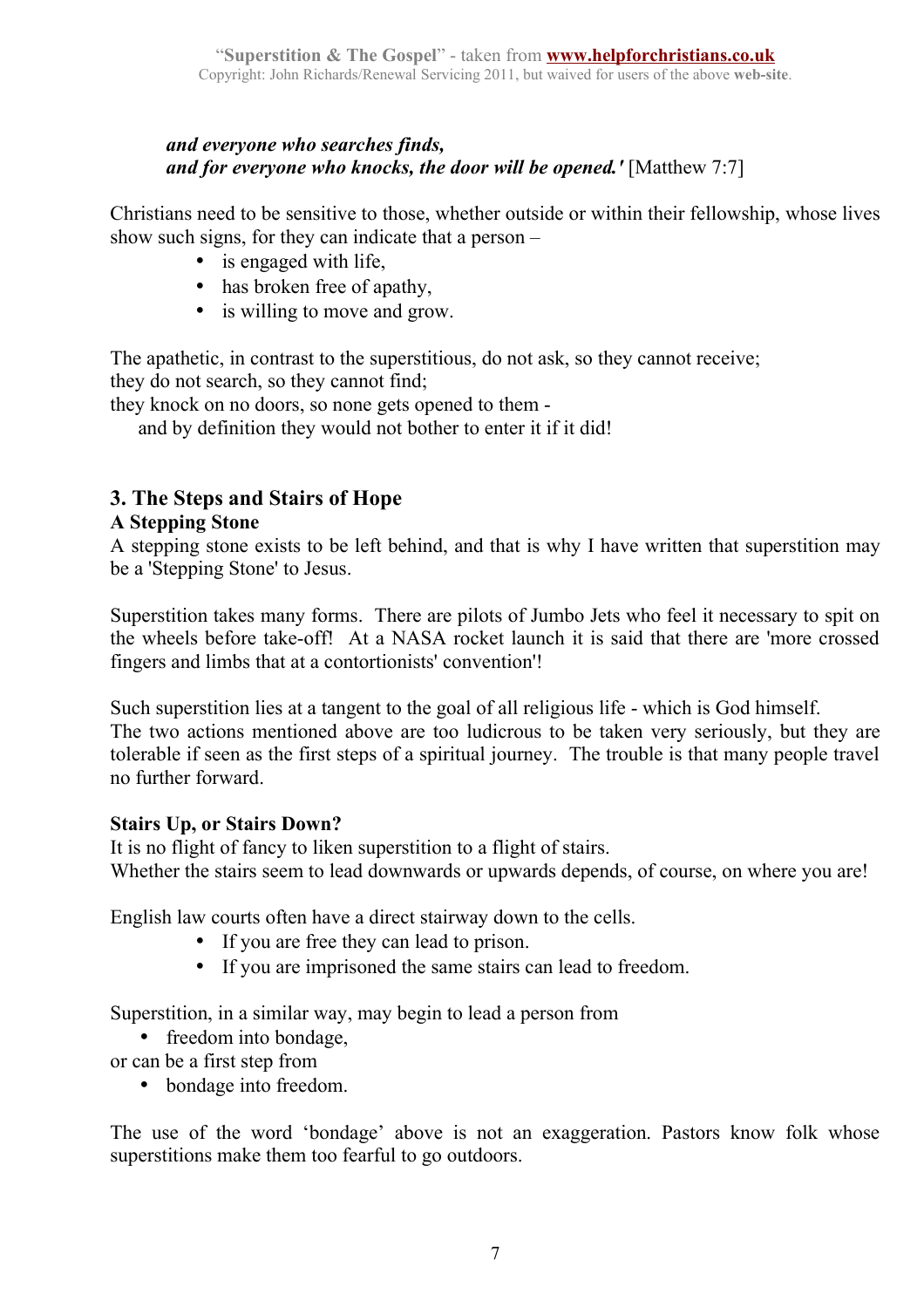# **4. Hoping to Grow**

#### **Father Christmas**

Religious growth - including Christian growth - is not automatic; I wish it was!

Many children believe in Father Christmas. Given their somewhat limited experience and understanding, plus all the data which adults put before them at Christmas-time, their belief is *not* unreasonable. We would, however, be alarmed if a person in their 30's, 50's or 80's still believed in Santa Claus. Belief in him is all right for the young who know no better, but not for an adult. We expect adults to allow their beliefs in Father Christmas to be eclipsed and left behind, as they acquire deeper and truer insights about life.

Adults may take offence if they are regarded as childish in any area of their life. But age does not automatically bring maturity at every level.

The child pianist who gives up piano playing does not become a mature pianist merely by ageing!

My own swimming and foreign languages have remained childish throughout my life because I have never worked to develop either of them properly. Age, far from maturing them, seems sadly - to have retarded them even more!

Every adult will remain childish in areas in which they have not taken steps to mature. This is true, and very common, in the area of religion.

#### **Ending Childish Ways**

Every Christian pastor encounters elderly folk whose religious beliefs, prayers and practices have not changed since early childhood!

It is to be expected that adults will remain childish in their religion if, for whatever reason, they have taken no steps to mature in their beliefs and practices. It cannot be otherwise.

It is so sad when parents lead a child to believe that their Father God is no more real or relevant than their Father Christmas. As they mature they reject both – and proudly reject all 'religion' as 'too childish'! – thus relegating their own Creator to Disneyland!

Their childish religion should indeed be rejected, but then *transformed* or *replaced* by a real, robust and adult view of life – its meaning and its destiny. This is no new problem, St. Paul knew all about it :

*When I was a child, I spoke like a child, I thought like a child, I reasoned like a child; when I became an adult I put an end to childish ways.*[I Corinthians 13:11]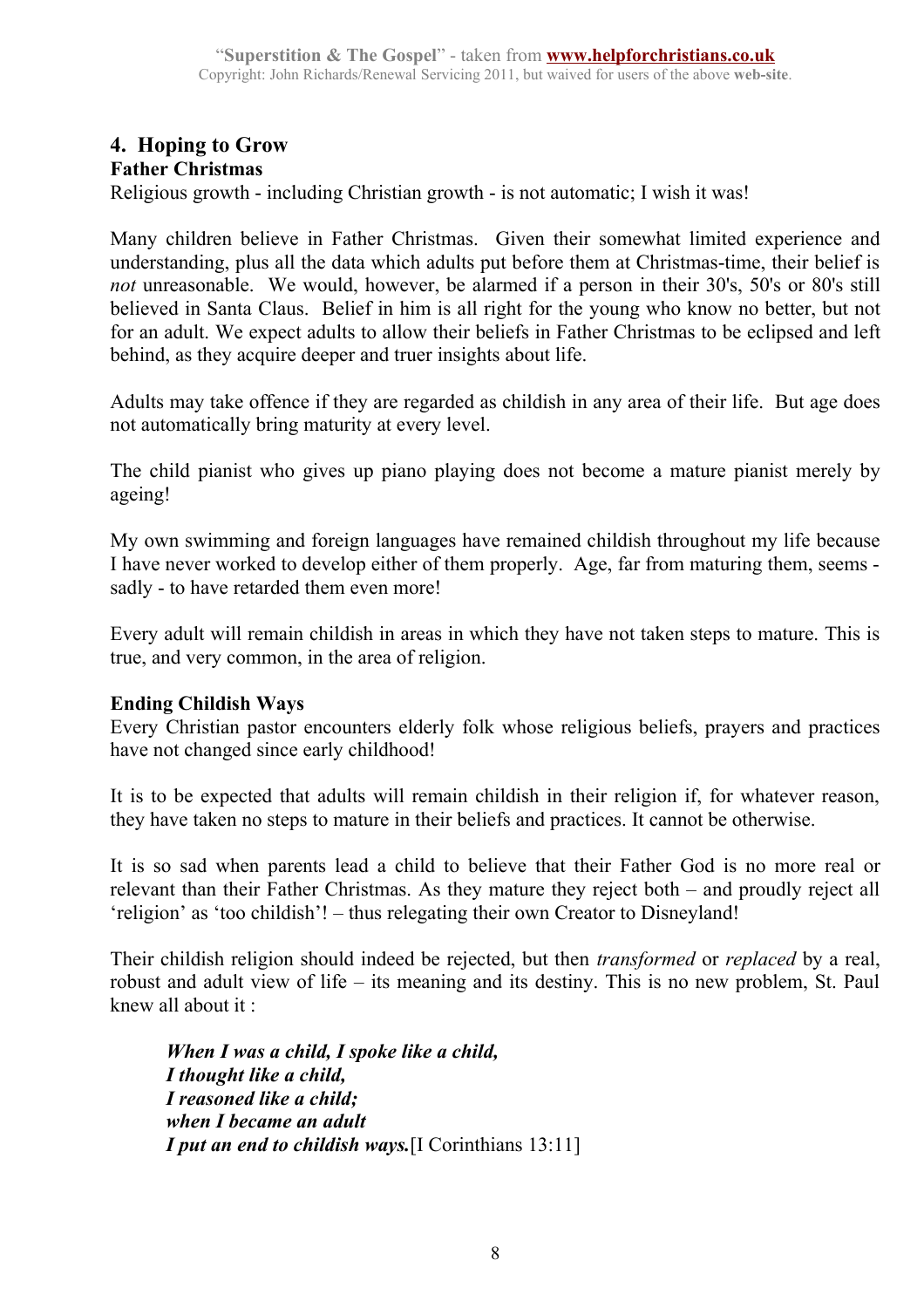We find the same insistence on growing up occurs in Paul's letter to the Ephesians -

*We must no longer be children, tossed to and fro and blown about by every wind of doctrine, by people's trickery, by their craftiness in deceitful scheming. But speaking the truth in love, we must grow up in every way into him who is the head, into Christ,…* [Ephesians 4:14-15]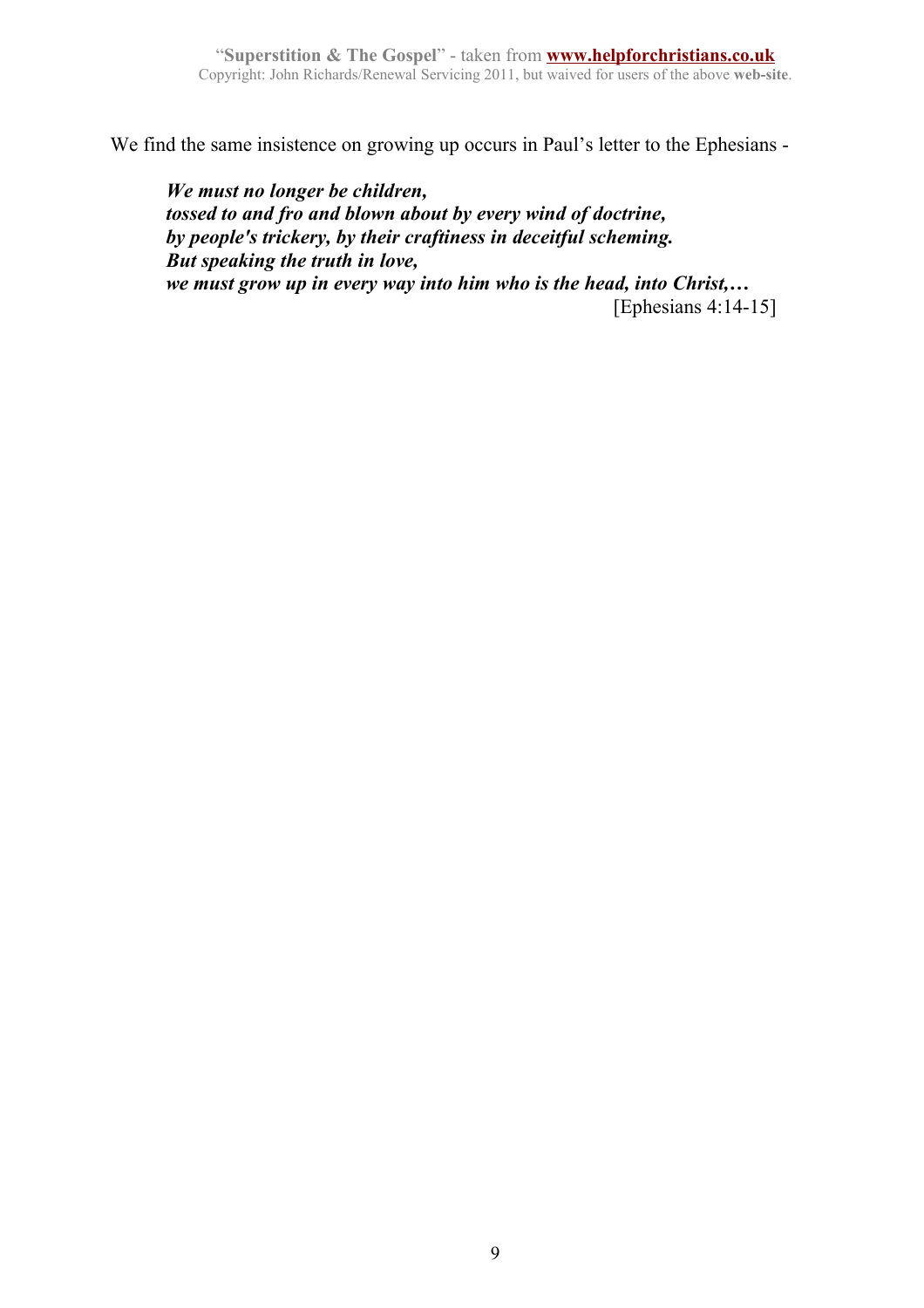# **PART IV - SUPERSTITION AND…**

#### **1. The New Car Syndrome**

Isn't it amazing that when you change your car you then see so many others like it on the road!

Their numbers have not actually increased, but our perception of them has sharpened to see more of them because of our new interest.

Superstitious thinking (and much other thinking as well) is prone to exactly the same mental pattern.

The mind can create its own 'run of good or bad luck' merely by its heightened perception of what it expects. The mind may note the slightest hitch on a Friday 13th, but not even notice a far greater one on the day before!

The nature of astrology's daily guidance to its devotees owes much of its success to 'programming' the reader to have sharper perception in certain areas. A person is more likely to experience a 'day of opportunity' if he/she has been programmed to expect one.

#### **2. Causes and Effects Did A cause B?**

The mental processes mentioned above are just part of living, and apply to everyone, not just the superstitious.

A person who is superstitious, who hopes to make some sense of life, will attach great importance to causes - but sometimes see them where they are not.

Can a black cat shape events?

In the past, both Churchill's and Hitler's attitudes to them are interesting.

It is an historical fact that Hitler feared a black cat far more than an opposing army! Churchill, in contrast, went out of his way in public to stroke them. His reasons can only be guessed at, but they were probably to avoid the public associating him with ill-luck, and the need to make friends with anything viewed as a potential bringer of misfortune.

Suppose someone says - 'A black cat crossed my path yesterday. I had a terrible day.'

Such matter-of-fact linking of the black cat with the 'terrible day' deliberately implies that the animal was the *cause* of it.

Now, just pause a minute! That's a mighty big step of superstitious faith. We do the speaker no good if we appear to accept such a remarkable claim without question, although it is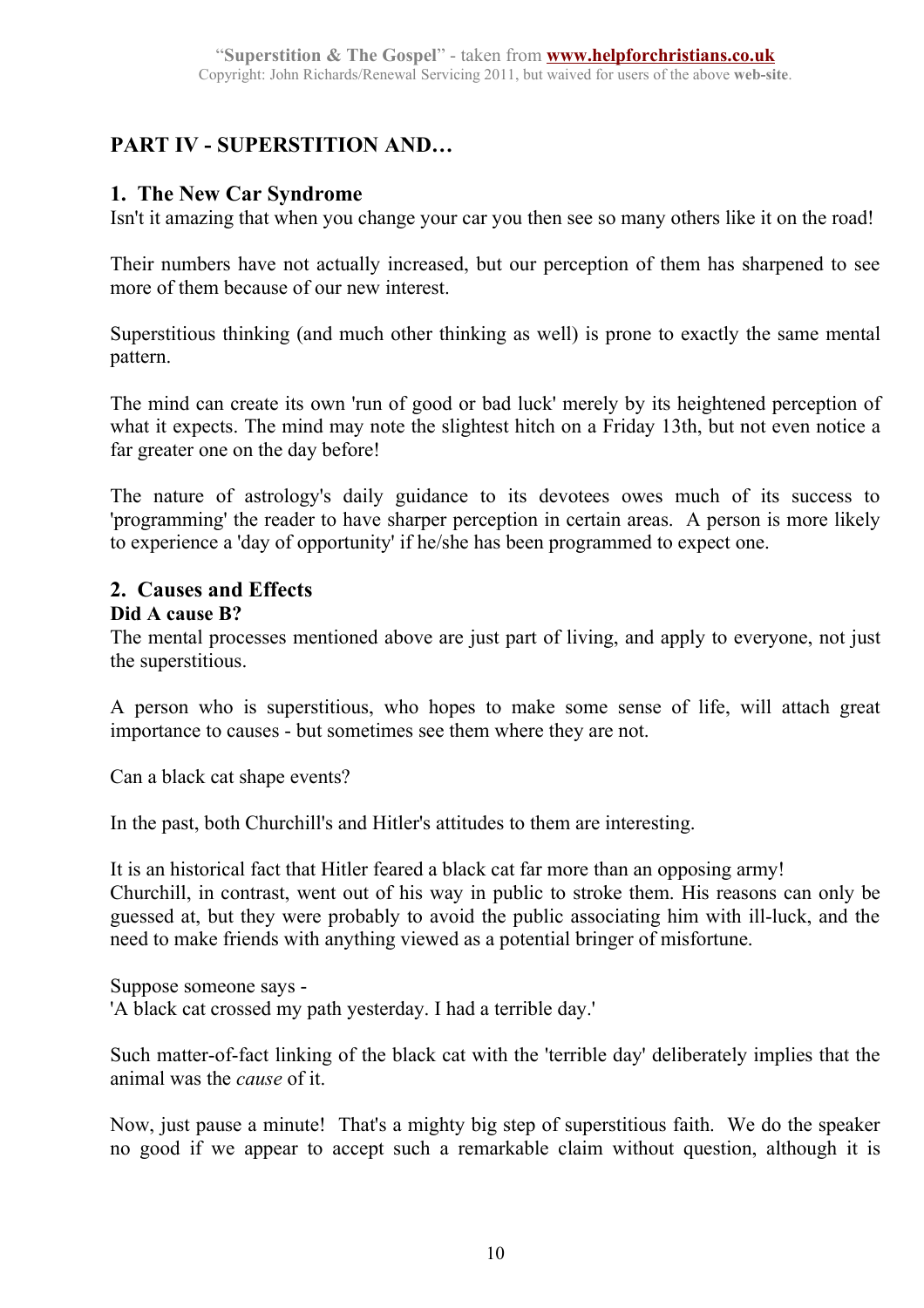customary for the superstitious to take such massive mental leaps – and for them to go unchallenged.

It is a classic error to assume that just because action [A] *preceded* event [B], that it was the *cause* of it. Politicians in particular frequently take their party's past action [A] and make it the direct and only cause of present benefit [B] !

A clear example of this is that the sending of Christmas cards [A], for instance, does not cause Christmas [B]. It is Christmas [B] that causes the earlier action [A].

Considerable restraint needs to be exercised, by those of all beliefs and none, before implying that A caused B simply because it occurred first.

However good their intentions, Christians do not glorify God if they indiscriminately attribute everything they like to God's direct intervention according to the A-must-cause-B formula.

#### **Protection**

This cause-and-effect formula is sometimes adopted for alleged protection or prevention. For example: 'Touch wood, I'll not get caught'.

This implies that touching wood now will enable the speaker to escape justice - a very questionable business!

### **A Christian Basis ?**

Although 'touching wood' took place earlier than the Christian era, some relate the practice to the Cross of Christ. The only response is - So what?!

We must be quite clear that a Christian interpretation of a superstitious act does *not*, repeat *not,* thereby make that act compatible with either the Christian Gospel, with Christian discipleship or with a sensible Christian witness.

#### **Signs**

If you journey from London to Birmingham, or from New York to Los Angeles, you learn to ignore road signs to irrelevant places along the way. The superstitious are continually looking for 'signs' - but the ones they heed tend to be attractive diversions *away* from life, not the great pointers to life's purpose and destination.

It is the major signs that we must use.

Just over two thousand years ago, God gave the greatest sign in history. His messengers told the local shepherds –

*'This will be a sign for you: you will find a child wrapped in bands of cloth and lying in a manger.'* [Luke 2:12]

Christ is life's greatest sign.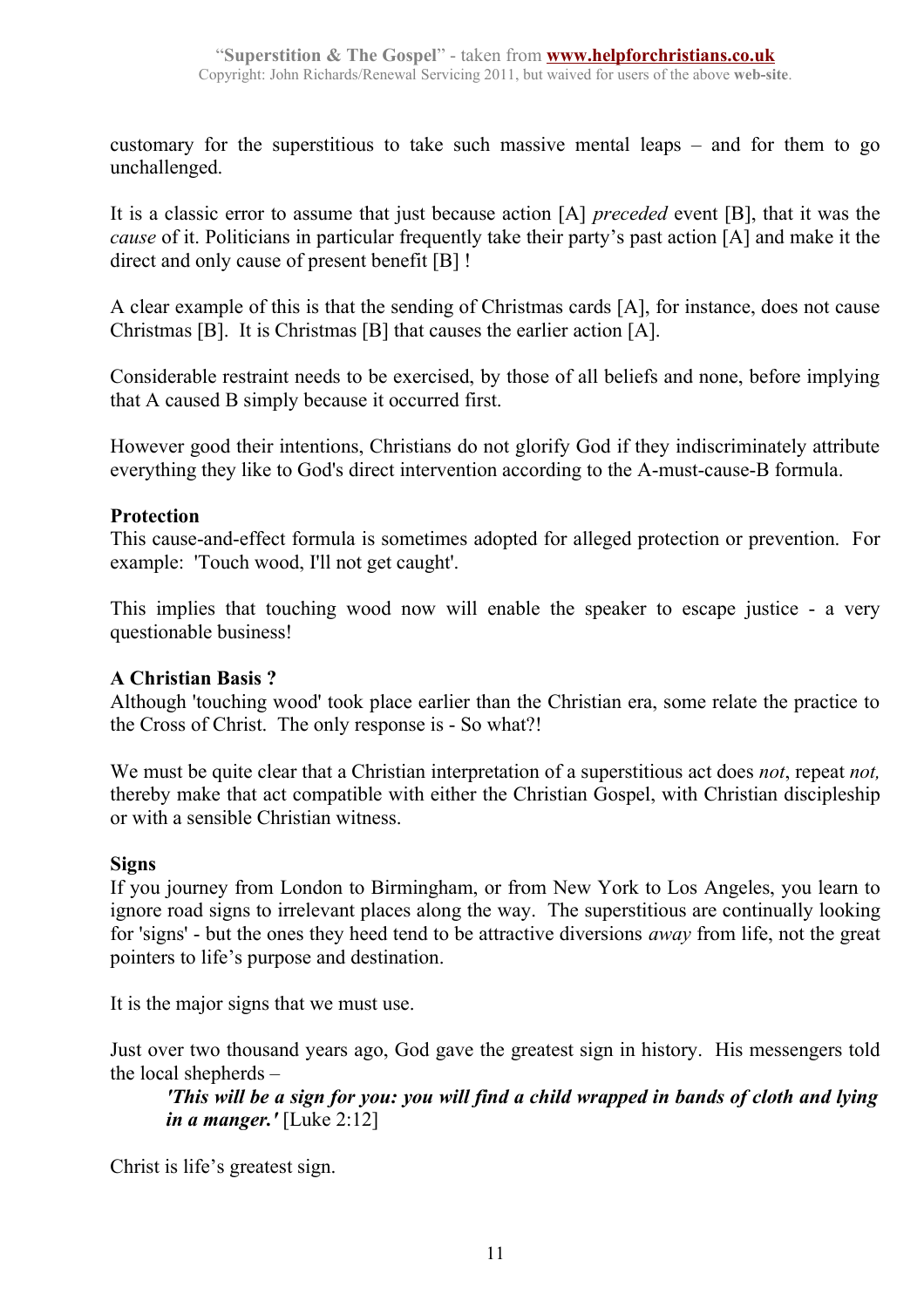### **3. Scripture**

Here are a few relevant topics and their relation to Scripture.

### **(a) Luck**

It is significant that the word 'luck' does not occur in Scripture, apart from in one verse of a 1539 translation which was used in the Book of Common Prayer. The Psalmist wrote: '*we wish you good luck…*'

But then he added '…*in the name of the Lord'* which puts a completely different light on it, and places it into a specific context.

Just as '*In the name of the Law'* means strictly according to and within the Law of the land, so '*in the name of the Lord'* means according to and within the will of the Lord. The Psalmist's wish could be expressed -

*We wish you well according to what God has in store for you.*

This verse (Psalm 129:8) has, for the last 450 years, almost always been translated simply as: *We bless you in the name of the Lord.*

### **(b) Casting Lots**

In sport, the tossing of a coin to start a match is a sensible attempt to remove any biased human intervention. It is a way of leaving the issue to 'chance'.

But the *context* in which something is said or done may alter its nature considerably. The same act in a completely different context may be done to try and *avoid* chance!

Let me explain.

In Bible times, people included the casting of lots in their efforts to discern God's will. (Exactly how this was done is not known - but it will not have been far removed from our flipping a coin or rolling dice.) Lots could be used in legal proceedings and in appointing leaders, e.g. King Saul. [See I Samuel 10:20-21]

In the Christian era, the Apostles needed to replace the traitor Judas, and initially continued the earlier Jewish custom. We read:

*And they cast lots for them, and the lot fell on Matthias; and he was added to the eleven apostles.* [Acts 1:26]

This is an example where the context alters the meaning of the action taken.

It was *not* a case (as it might appear to us) of leaving everything to chance. They did not stick a pin in their telephone directory for a name! The context reveals that the Apostles did not act casually but thoroughly, and then tried to ensure that God had the last word. It happened like this -

1. After Peter explains the death of Judas to the other apostles and disciples, he quotes the Scriptures in support of replacing Judas: '*Let another take his position of overseer.*' [Acts 1:20, citing Psalms 109:8].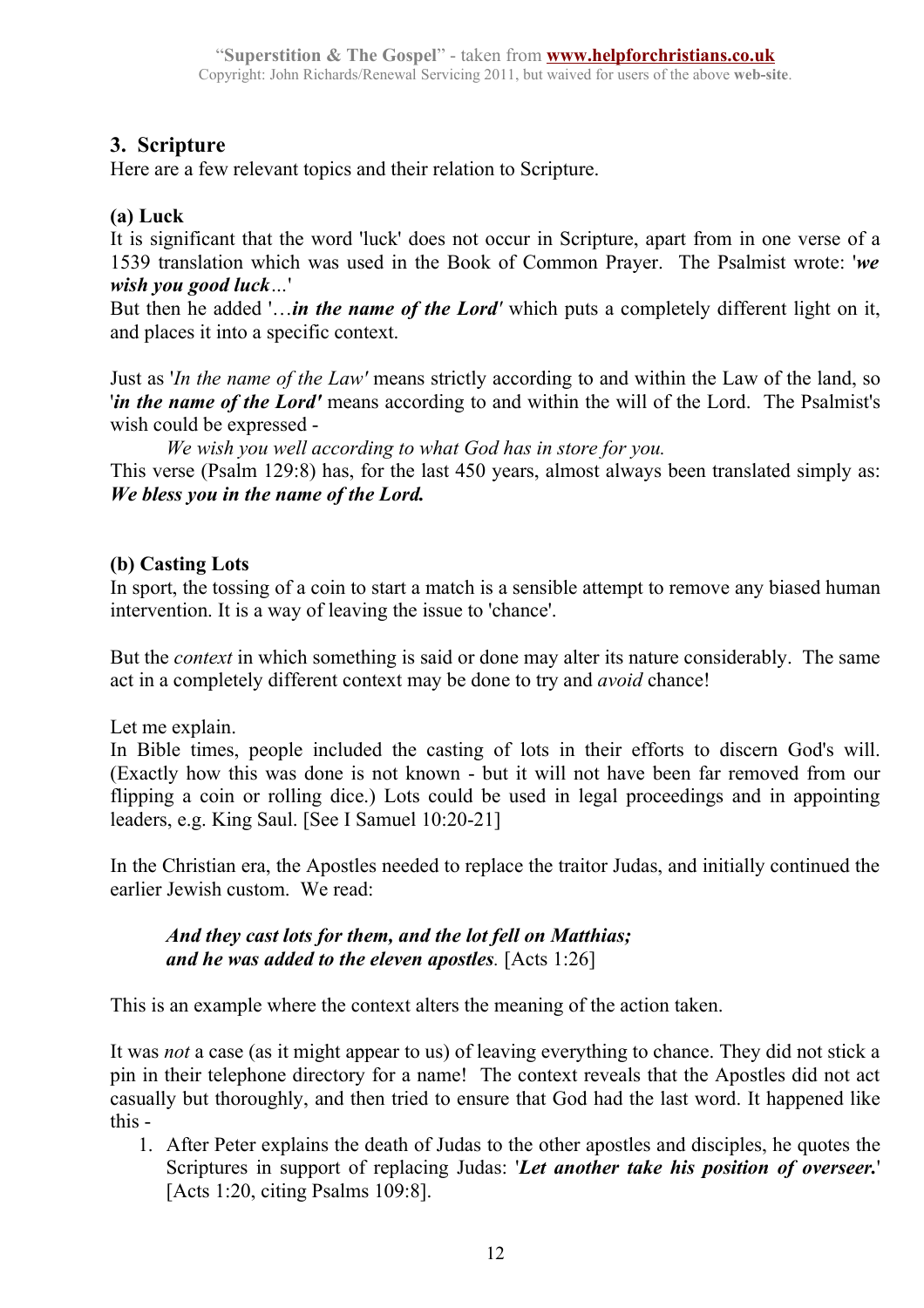- 2. He then gives two criteria necessary for the candidates
	- a) They must have accompanied the apostles throughout Jesus's ministry, from the time of his Baptism.

b) They must have been a witness to Christ's Resurrection.

- 3. Two candidates were proposed by the group as suitable.
- 4. The apostles in prayer affirmed God's knowledge of *everyone's heart.*
- 5. Then they asked God to show them which of the two he had chosen.
- 6. They then cast lots to indicate this. They believed that, in that context, God would use the lots to indicate his will.
- 7. The lots indicated Matthias rather than Joseph.

The casting of lots was in the context of a careful and prayerful decision-making programme. They did not rely on simply being dictated to by chance: they thought-through their decision carefully, trying to discern God's will, and then took steps *to give him the final word.* That was their aim.

#### **The Lord's Decision**

Their assumptions and aim were in complete harmony with the understanding given in the Old Testament and expressed in Proverbs 16:33 -

#### *The lot is cast into the lap, but the decision is the Lord's alone.*

Some Biblical commentators like to point out that there is no New Testament example of casting lots after Pentecost and the giving of the Holy Spirit. Their implication is that the Christian experience of the Holy Spirit's guidance eclipsed such practices. Certainly the Acts of the Apostles points in that direction.

Out of faithfulness to Scripture, though, some Christians have, down the years, continued the practice of casting lots within a similar disciplined context to the Apostles' appointment of Matthias.

#### **Wesley's Decision**

John Wesley (1703-91) was very impressed by the holiness of Christians in the Moravian Church. They used the casting of lots (within a disciplined spiritual context of prayerful seeking) to discern God's will, and Wesley adopted the practice. Possibly the greatest decision in his life - whether to preach out of doors or not - was settled by his Fetters Lane congregation in 1739, in a manner that included the casting of lots. It is misleading to state - as one popular book on Wesley does - that 'chance dictated that John should go to Bristol'. Wesley would have been outraged at such a Godless mis-interpretation.

If Wesley set out to ensure that his whole life was lived in obedience to God - as his famous Covenant prayer shows - it is an absurd interpretation to imply that he deliberately left so major a decision to mere 'chance'! Back to Proverbs:

*The lot is cast into the lap, but the decision is the Lord's alone* [16:33].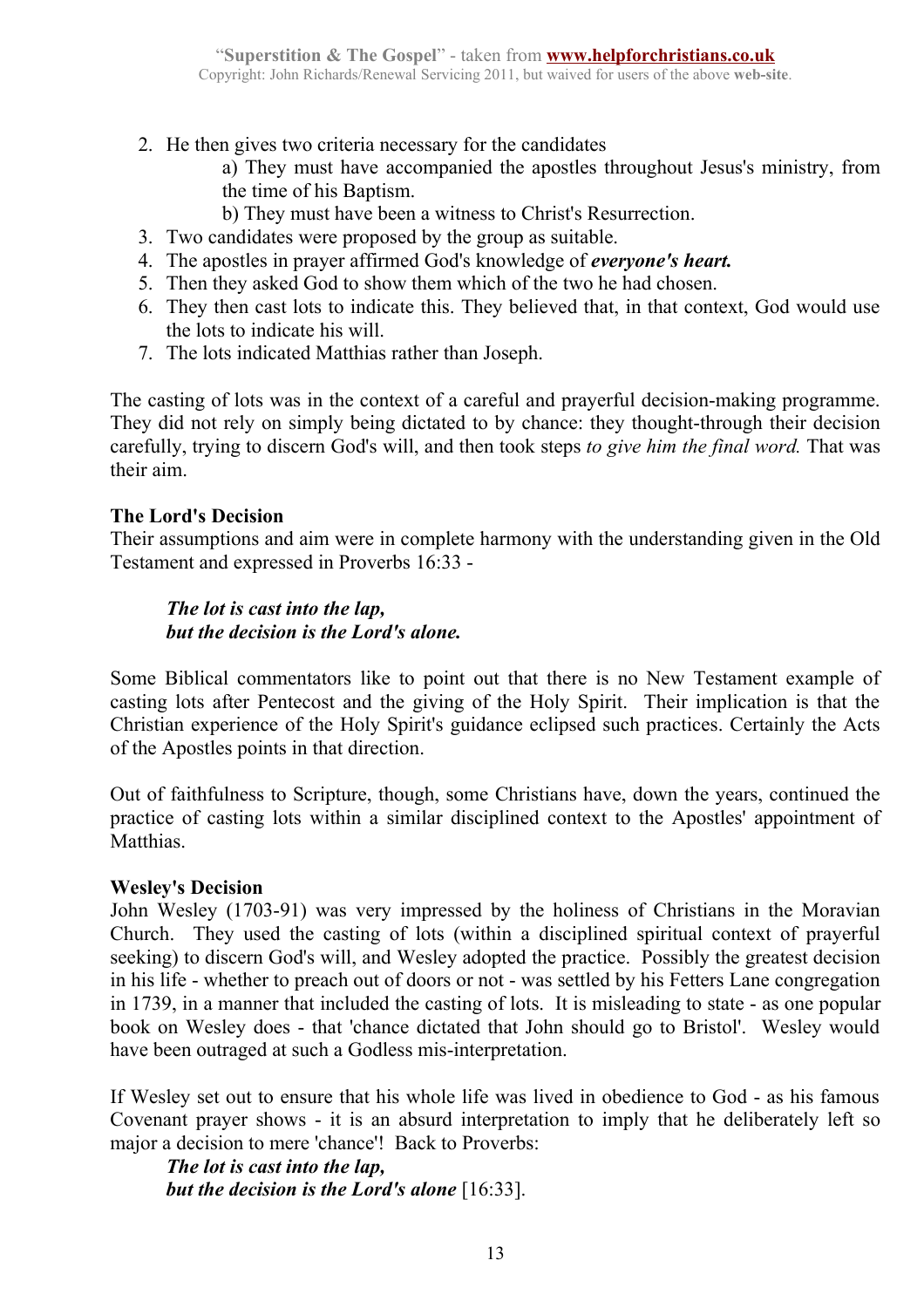#### **(c) Sovereignty and Chance**

We might feel uneasy at God's influencing what we think is mere chance, because nowadays, with so much stress on the individual, there is considerably less awareness of God's sovereignty, and of God being *God.* 

In the Biblical view, chance - like everything else - can only exist because God has created it! It does not exist by chance!

Chance is not something we own which God is not entitled to use! It is part of God's creation which he is graciously sharing with us.

What we might call the 'Rules' of chance are only theories based on human observations, they have no independent reality or power. Chance is God's, not our's, and it is for him to use as he wishes

#### **(d) The Stars and Jesus**

Matthew's Gospel tells us about those whose study of the stars led them to Jerusalem to pay homage to the new King of the Jews. They are popularly known as the 'three Kings', or, slightly more accurately, 'the wise men'.

The Greek word to describe them (*magi*) is the plural of the word *'magus',* which those familiar with the New Testament will immediately associate with Simon Magus, a magician. [Acts 8:9] Simon had became a Christian believer but was slow to change his beliefs. He wanted to buy from Peter the power of the Holy Spirit so that he also could bestow the Spirit when he laid hands on someone. Peter was not amused! *'To hell with you and your money!'* is a literal translation of Peter's response [Acts 8:20].

The term *magus* is used negatively in the rest of the New Testament. Acts also mentions Elymas Bar-Jesus who was a magician and *a Jewish false prophet* [13:6,8]. But the term at that time covered a wide range of folk: a *magus* might be good or bad, a wise astronomer or a wicked magician.

It is not known whereabouts on this spectrum were Matthew's *magi* from the east.

The main point is that they were non-Jews who **worshipped Jesus,** and bowed down before him [Matthew 2:11].

Perhaps they were good and wise men, astronomers who recognised God's sign in the stars that they studied.

On the other hand, they may have been dabblers in black magic and star worship. (Incense and myrrh were both used to accompany incantations.) If they were, in coming to Bethlehem they gave up the tools of their trade - to lay them at the feet of Jesus.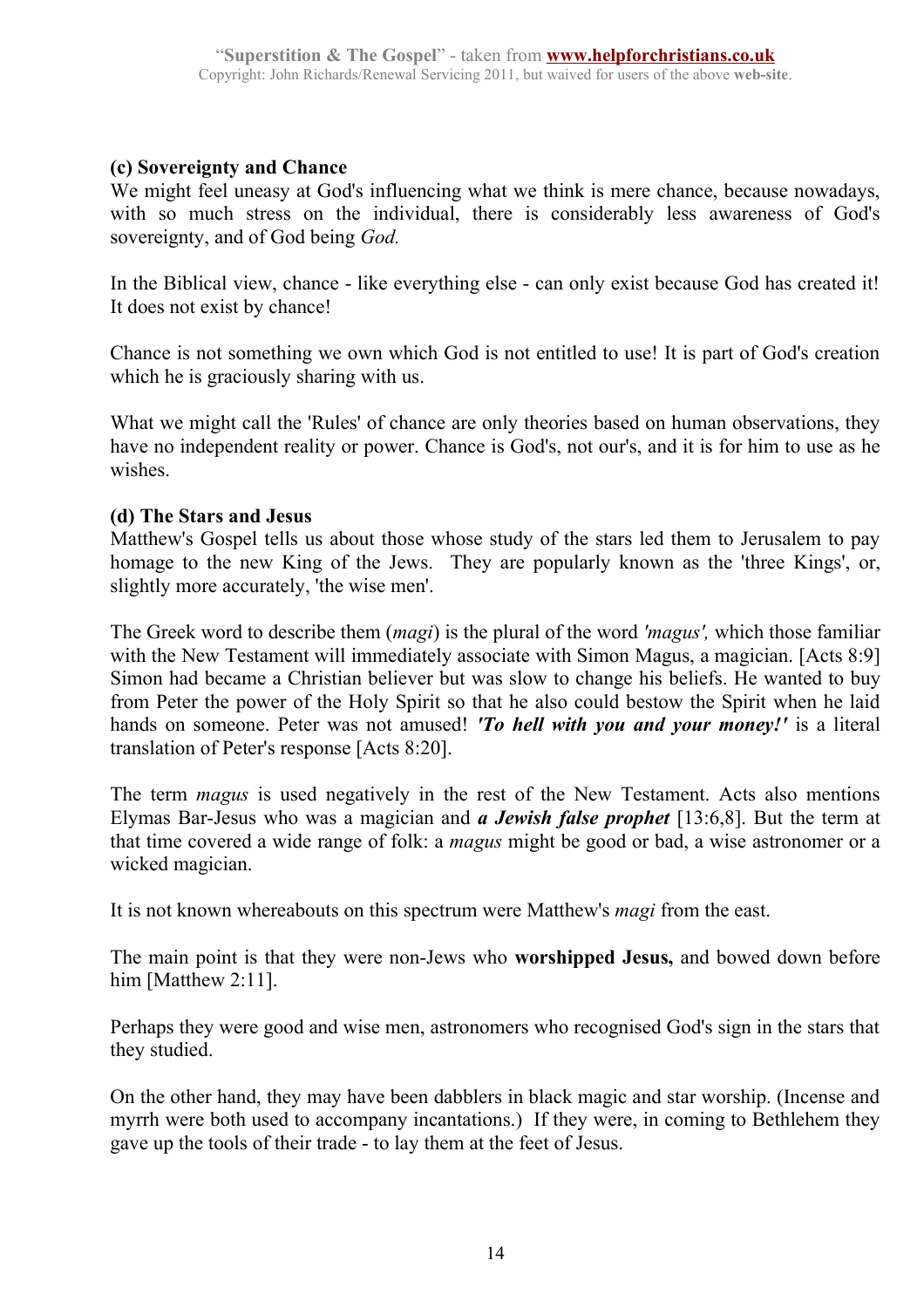The earliest Christians probably thought that Matthew's *magi* were magicians. As early as A.D. 110, St. Ignatius, in his commentary on Paul's letter to the Ephesians, argued that by means of the star which manifested Jesus to the world "all magic was dissolved". This is an important insight of two thousand years ago which has still not embedded itself deeply into the Christian community.

Just as Moses had vanquished the power of the sorcerers, so the advent of Christ (whom Matthew sees very much in parallel to Moses) breaks the power of astrology.

Justin Martyr (died A.D.165), and later Augustine (died A.D.430), taught that the *magi* at Bethlehem were turning from superstition to the adoration of the true God.

#### **(e) Prediction versus Prophecy**

Because our future is uncertain, people have always been attracted to trying to find out what it has in store.

Prediction is usually a person's attempt to foretell the future for his/her own benefit. God taught the Israelites to avoid it because he was training them to trust him. This accounts for the zero tolerance of mediums in the Old Testament and why, later, the mainstream of Christian thinking and practice has been to make no attempt to contact the dead.

Prediction must not be confused with prophecy, which does not lie anywhere near the realm of superstition.

Prophecy is God's specific word to a situation, and is not necessarily about the future. There is a good example in Acts 11:27-30 which shows clearly the difference between human enquiries into the future for our benefit, and God's occasional disclosure about it for the benefit of others.

*At that time prophets came from Jerusalem to Antioch. One of them named Agabus stood up and predicted by the Spirit that there would be a severe famine over all the world;*  and this took place during the reign of Claudius. [A.D. 41-54] *The disciples determined that according to their ability, each would send relief to the believers living in Judea; this they did, sending it to the elders by Barnabas and Saul.*

This is a very far cry from an individual wanting to know about the future in order to secure his safety, increase his wealth, and/or gain an advantage over others.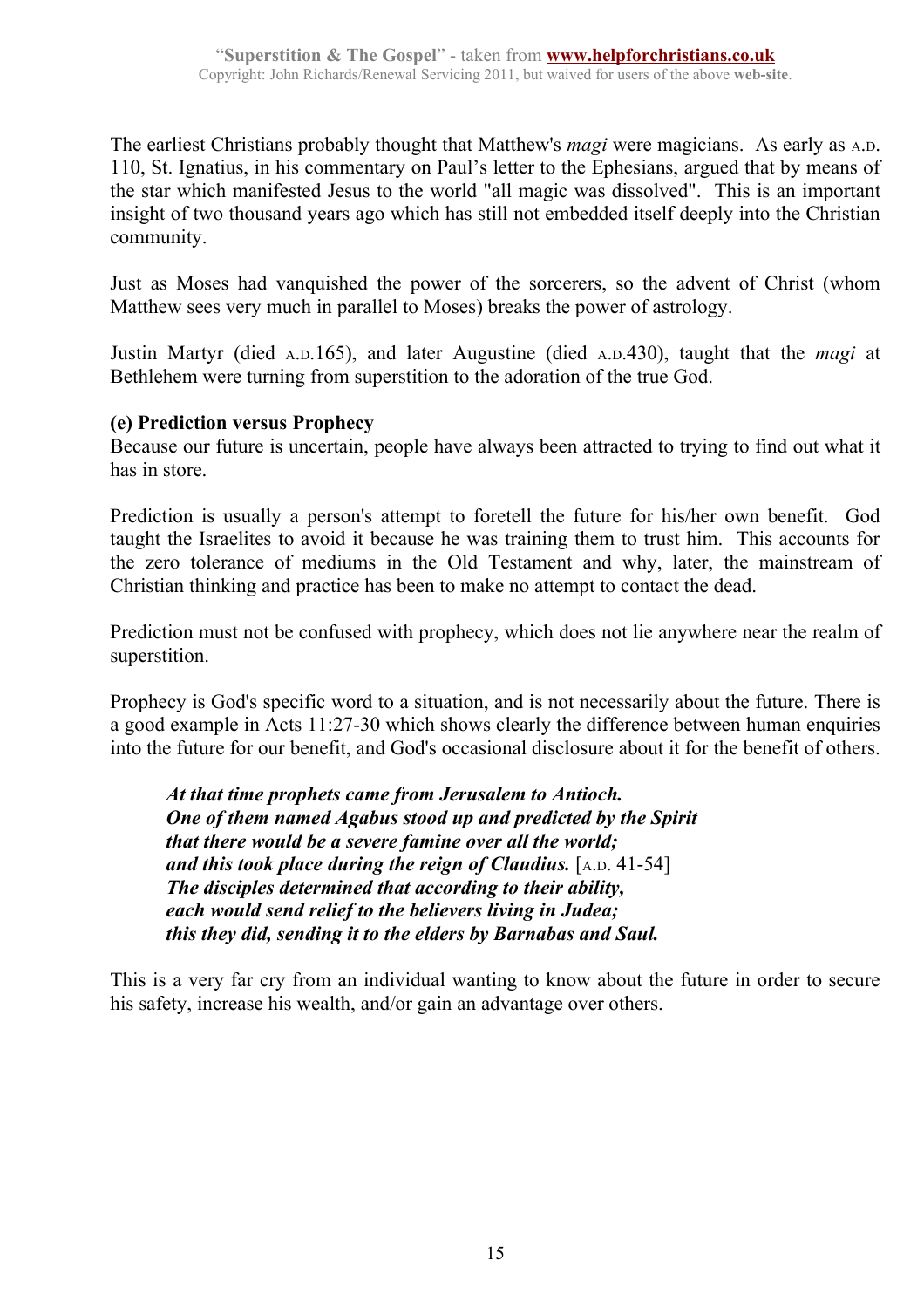# **PART V - THE CHRISTIAN APPROACH**

### **1. Under Ladders!**

The essentials of my own Christian faith were in place when I was nine years old. (It was soon after that that I became aware of my future call to the priesthood).

In my teens I worked hard, therefore, to deepen my Christian faith and to get it in ever sharper focus. It seemed to me obvious that God's revelation of himself in Jesus Christ rendered a superstitious attitude obsolete, trivial and inappropriate.

I and my close friend David Dorey - later Dean's Verger at Westminster Abbey - used deliberately to walk under ladders, raise umbrellas indoors and so on, as displays of our faith in God and our rejection of superstition. If anyone said 'Touch wood!' we would each touch the other's head - as a way of 'taking the Mickey' out of such practices!

I later realised that the theological basis for our early instincts was simply the important distinction between God himself and his creation. (The temptation of those who worship is always to blur the distinction between God and his creation, and to worship as idols God's good things: Scripture, sacraments, and so on.)

I viewed any sort of dependence on, or having one's life dictated or directed in some way by,

- cats
- numbers
- stars
- ladders
- salt
- heather
- mirrors
- Friday 13th
- magpies
- horseshoes
- rabbits' feet
- crossed fingers
- touched wood

- as putting oneself at the disposal of some of the most trivial items of God's creation rather than at the disposal of God himself.

### **2. Under God**

I grew up with the reality of God's utter sovereignty singing around my head in the rolling phrases of the Psalter and the Book of Common Prayer. (I will retain the slightly oldfashioned language since the impact of the passages does not depend on it being up-dated.)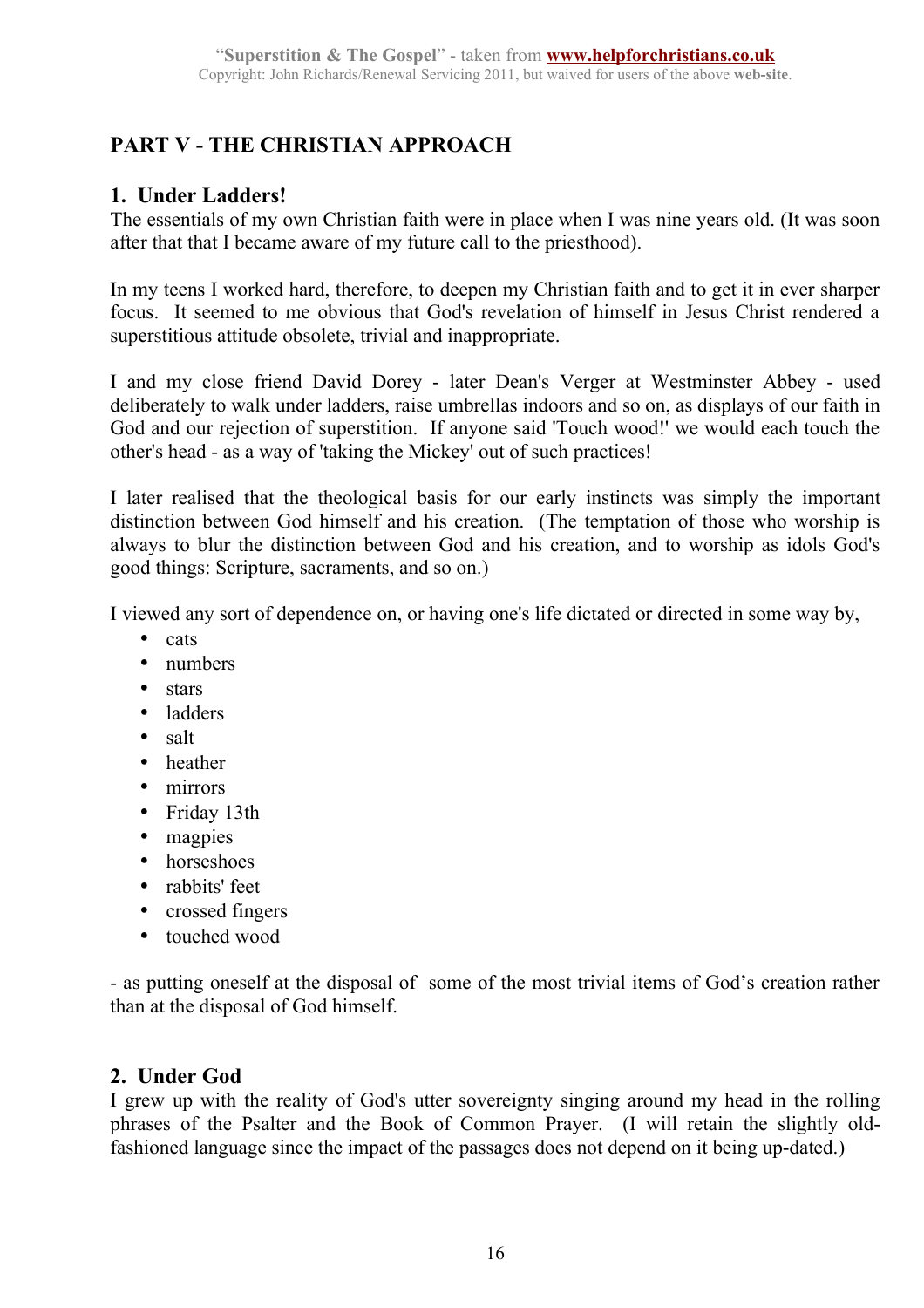*Almighty and everlasting God, who dost govern all things in heaven and in earth…* [Second Sunday after Trinity]

*Almighty God, unto whom all hearts be open, all desires known, and from whom no secrets are hid…*[Collect for Purity]

*O Lord our heavenly Father, Almighty and everlasting God, who hast safely brought us to the beginning of this day: Defend us in the same with thy mighty power, and grant that we fall into no sin, neither run into any kind of danger.* [Morning Prayer]

*The peace of God, which passes all understanding, keep your hearts and minds in the knowledge and love of God, and of his son Jesus Christ, and may the blessing of God Almighty…*etc. [Holy Communion]

#### **Any alleged assistance given by a rabbit's foot, a horseshoe, or white heather to the scope and depth of such divine protection, defence and direction of my life seemed to me then (as now) too trivial to merit any Christian's attention!**

### **3. Christians are Different**

First, Christians are called to be different - to be as *salt* and *light* in society. [Matthew 5:13-14]

Secondly, Christians are different because they differ from one another. We differ as individuals (none of us is the same) and we differ in our areas of growth and in our rates of maturity.

Just as many gardens contain weeds, so critics will find superstition among individual Christians if it is an area out of which they have not yet grown.

Not all aspects of our Christian behaviour and personality grow up at the same rate or time. Here is an example.

A decade after leaving school I met up again with my former housemaster - a fine and wellknown Christian. He offered me a lift in his car: I hesitated. When I knew him at school he drove like a maniac. Unable to find an excuse to decline his invitation, I stepped into his car. To my amazement, he drove safely and well! Being aware of my surprise, he said, '*The Lord told me to Christianize my driving!'* - to which the only possible response was - *'Thank God!'* 

His living encounter with Jesus Christ, his disciplined life of devotion and his prayer-life and openness to the Holy Spirit had resulted in many great changes in his life which enabled him to have a world-wide ministry - but the change process never stops.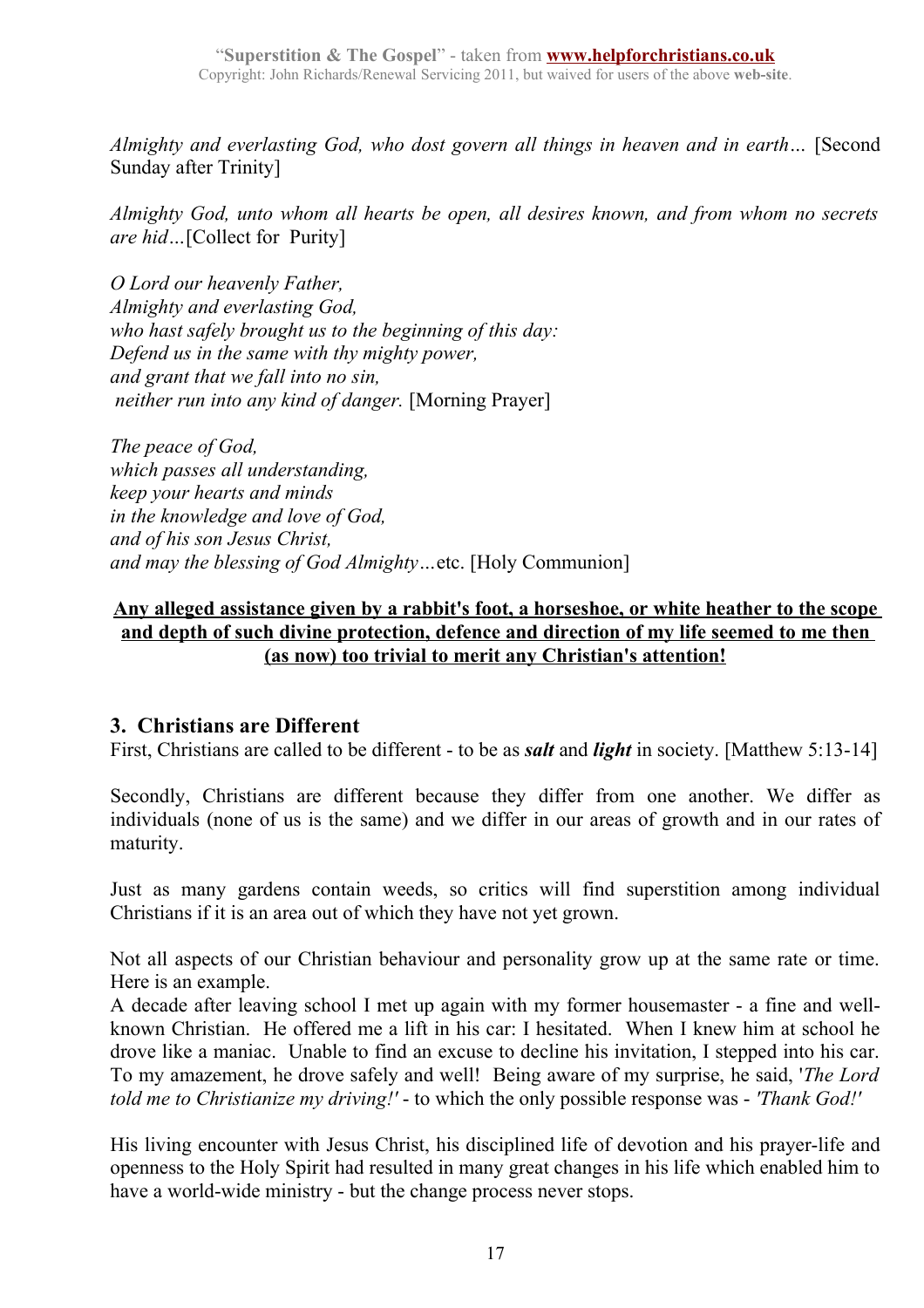Superstition - like bad driving - can occur among Christians. That does not mean that it is appropriate.

God requires change - whether we are on the first steps of the religious ladder or high up on the Christian one. The major theme of the New Testament epistles is the need for Christians to let go the patterns of their former life to embrace more freely their new life of both service and freedom that the Lord Jesus Christ offers them.

*You foolish Galatians!* complains St. Paul, *Who has bewitched you?* [Galatians 3:1]

He describes their pre-Christian life thus:

*Formerly, when you did not know God, you were enslaved to beings that by nature are not gods… how can you turn back again to the weak and beggarly elemental spirits? How can you want to be enslaved to them again?* [Galatians 4:8,9]